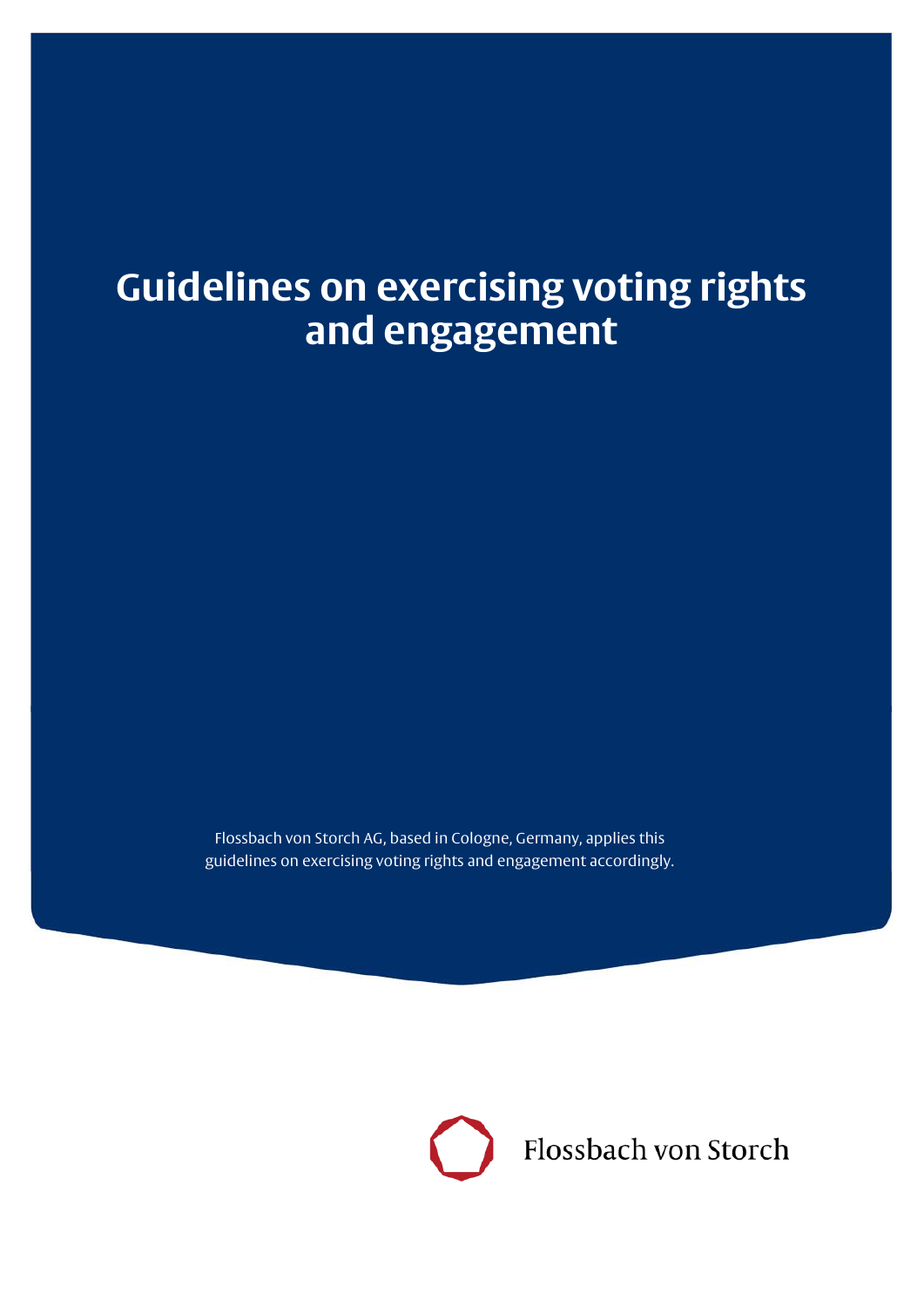#### **PRELIMINARY REMARKS**

The guidelines for exercising voting rights serve to support the analysis of proposals for resolutions at general meetings. If one of the following requirements is not met, the rejection of the proposed resolution should be discussed as part of the vote.

The following requirements should also be taken into account when selecting the investments and should influence the investment strategy accordingly.

In the same way, the analysis for determining the voting behaviour and the engagement of the shareholders should shape the investment strategy accordingly.

#### **1 PRINCIPLES**

#### **1.1 Independence**

Flossbach von Storch Invest S.A. ("FvS Invest S.A.") is obliged to exercise the voting rights and engagement duties of an active owner for the corporate stocks held in its funds independently and exclusively in the interests of the unitholders.

FvS Invest S.A. takes shareholder interests into account as part of a stringent active ownership process in the sense of the United Nations-supported principles for responsible investment (UN PRI), which defines the conception and implementation of the engagement policy. As part of this process, the developments in portfolio investments are observed and analyzed. Potential problems that affect their business development can thus be identified at an early stage - including serious ESG conflicts. Critical issues are discussed with management.

FvS Invest S.A. takes its responsibility for exercising voting rights for its investors seriously and votes in accordance with defined criteria. Any conflicts of interest are identified by Flossbach von Storch and, if necessary, weighed up to safeguard the interests of the investors in the best possible way when exercising voting rights. If the interests of different investment funds deviate from each other, this will be reflected in the voting behaviour.

Insofar as FvS Invest S.A. has permanently authorised a proxy to exercise the voting rights, it shall guide and control its representative's voting behaviour through the application of these guidelines and the voting requirements or, in special cases, through specific instructions.

Discussions with other investors may take place, but these should only be held as an exchange of views with regard to publicly available information. As active investors in the target companies, we attach the greatest importance to the implementation of the principle of sustainable corporate governance and other ESG principles.

We have signed the United Nations-supported principles for responsible investment (UN PRI). They oblige all members to incorporate environmental and social issues as well as questions of good corporate governance in their investment process (environmental, social, governance, or ESG) and as an active investor to promote them in target companies.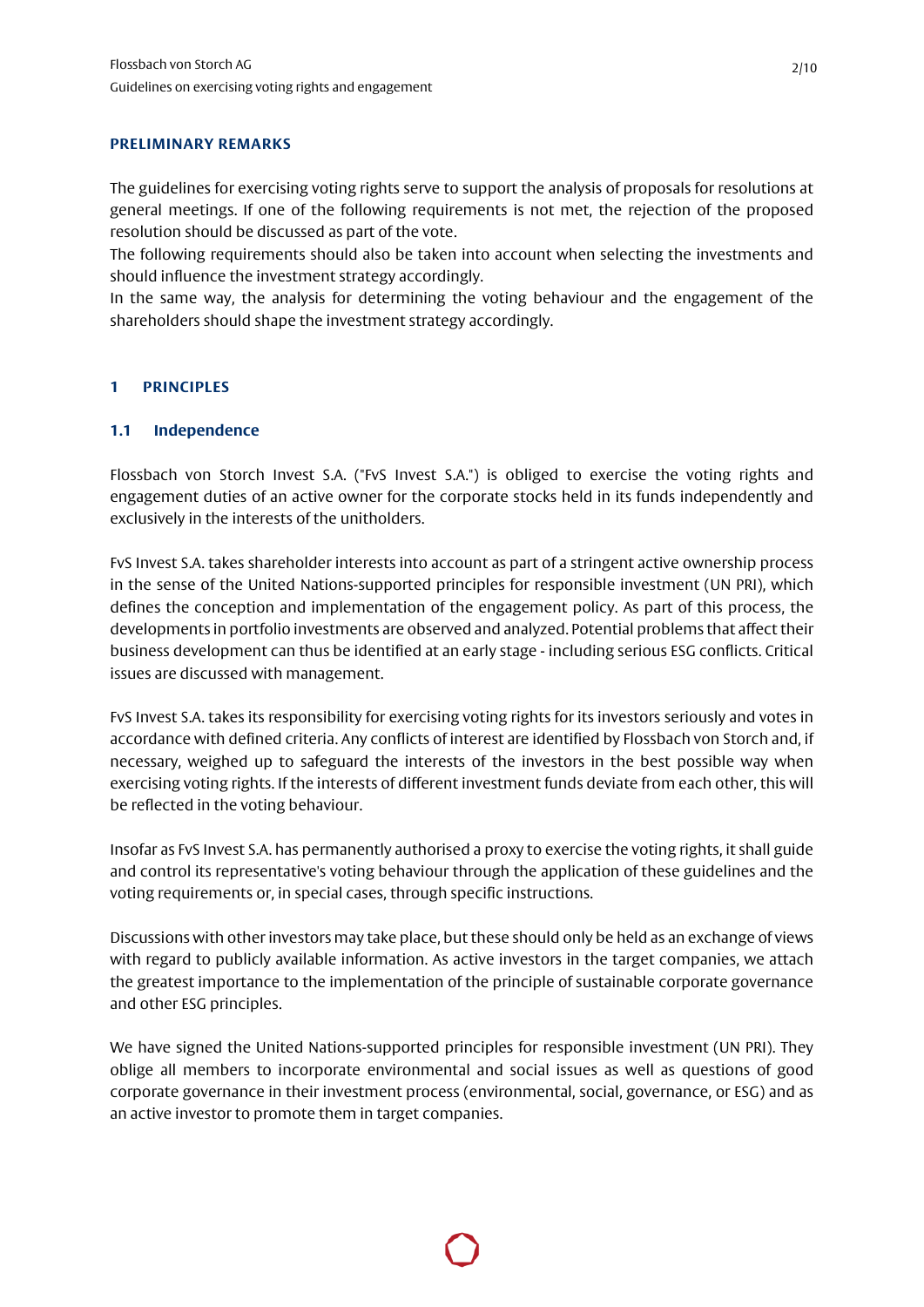FvS Invest S.A. or a proxy designated by it shall not conduct any coordinated actions in any way. In this respect, discussions with investors must not go beyond the above framework and must comply with the framework rules as specified herein.

Against this backdrop, representatives of Flossbach von Storch must clearly stress the aforementioned point with respect to the counterparty for any discussions with other investors that may take place and must also communicate the following rules in this context:

- Discussions shall not include any agreements of any kind concerning the exercise of voting rights.
- Discussions will in no way affect future transaction behaviour.
- Discussions may only relate to public information in general, and all other content must be omitted.

If a discussion partner does not comply with these framework rules, the discussions must be terminated without delay. Any incident must be reported to Compliance without delay.

Notwithstanding the above, Flossbach von Storch is engaged in a public debate to support and strengthen ESG issues. For this purpose, public debates or communication can take place via, among other things, press releases or interviews with parties including the management board of target companies, institutional investors, interest groups, industry associations, politicians and the like. In this case, independence in exercising the voting rights according to the aforementioned prerequisites should always be guaranteed.

## **1.2 Materiality**

As an active shareholder, voting rights should generally be exercised whenever more than 0.5% of the share capital of a target company is held by FvS Invest S.A. and/or by the funds it manages. FvS Invest S.A. may also exercise a vote below this investment threshold as and when required. In particular, this may be the case if there are critical facts or significant items for the decision on the agenda that could have a lasting impact on the intrinsic value of the investment.

In addition, FvS Invest S.A. will undertake a cost-benefit analysis of exercising voting rights below the 0.5% investment threshold. The expenses associated with exercising voting rights must be in proportion and financially acceptable. For example, if the exercise of voting rights is associated with disproportionately large expenses or with disproportionate costs, FvS Invest S.A. shall refrain from exercising these voting rights.

## **1.3 Approach**

As a long-term investor, Flossbach von Storch fundamentally supports any measures in the interests of the investors that increase the value of a company in the long term and in a sustainable manner, and will vote against or allow votes against those that oppose this objective. The basis of our analyses is a detailed questionnaire which Flossbach von Storch uses to try to understand the companies and the relevant value drivers and risks in the best possible way.

The independent analysts focus on a limited number of companies, which gives them both the opportunity and the time to ensure that they track compliance and progress on ESG matters. Every commitment that Flossbach von Storch takes is subjected to a cost-benefit assessment in advance. Acute and far-reaching issues are discussed with companies more intensively than less critical factors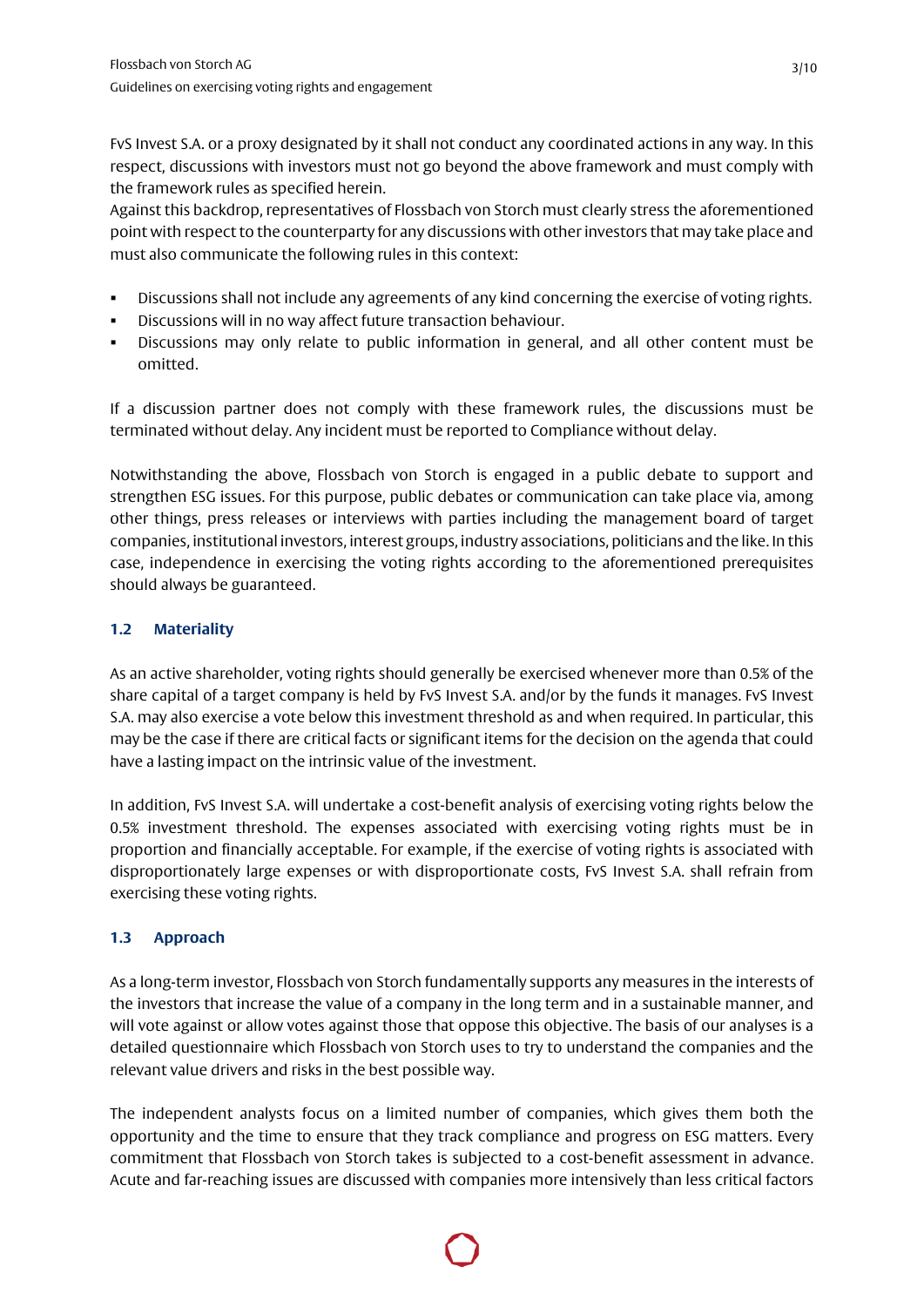that need to be optimized in the long term. In addition, the portfolio investments, in which Flossbach von Storch holds higher shares, are subject to a more intensive exchange.

FvS Invest S.A. has created the following criteria in the exercise of voting rights which must be taken into account when attending an annual or general meeting. Voting rights are generally exercised by the portfolio manager. The starting point for the decisions made by the respective portfolio manager(s) are the recommendations that the analyst assigned to a portfolio or issuer prepares in consultation with the portfolio manager in the lead-up to a general meeting or vote which are consistent with the investment strategy of the relevant investment fund. These guidelines should serve as a flexible framework for exercising voting rights and enable the making of a unique, transparent and comprehensible individual case decision which is to be documented. Even if the relevance of the guidelines is generally based on the sequence presented below, secondary points may also be important for the decision in individual cases. If multiple portfolios hold relevant voting rights, the portfolio managers of the portfolios in question shall decide on the exercise as a committee based on these FvS Invest S.A. voting guidelines and shall document this accordingly.

The procedure concerning the assertion of any claims for damages (in particular in the event of violations of US capital market rights) is the responsibility of the portfolio manager. The specific facts and economic criteria should serve as a basis for a documented decision on each individual case. An opt-out in relation to a class action will only be chosen if an independent action is pursued, i.e. passive participation in the class action is the rule for any class actions.

## **2 GUIDELINES FOR EXERCISING VOTING RIGHTS**

#### **2.1 Executive Board / Supervisory Board / Board of Directors**

#### 2.1.1 Elections

Critical factors in the election of members of the Executive Board, Supervisory Board or Board of Directors (where this is the responsibility of the general meeting):

- No comprehensive presentation of candidates' qualifications with, in particular,
	- $\triangleright$  Career,
	- $\triangleright$  Age,
	- $\triangleright$  Nationality,
	- $\triangleright$  Date of first appointment,
	- $\triangleright$  Duration and end of current appointment and
	- $\triangleright$  Other mandates, stating any stock exchange listing or group affiliation of the relevant companies.

The information should be published on the internet. The agenda should contain a corresponding hyperlink.

- more than
	- $\triangleright$  three mandates in total for an executive member;
	- $\triangleright$  five mandates in total for a non-executive member who does not have an executive role in any company or has more than three mandates in total as a supervisory board member occupying an executive role in any company.

Activities as Chairman count double; the position to which the candidate is to be appointed is to be counted; another executive activity in companies outside the Group is excluded; several mandates within a group count as one mandate, but only if they are clearly identified; foreign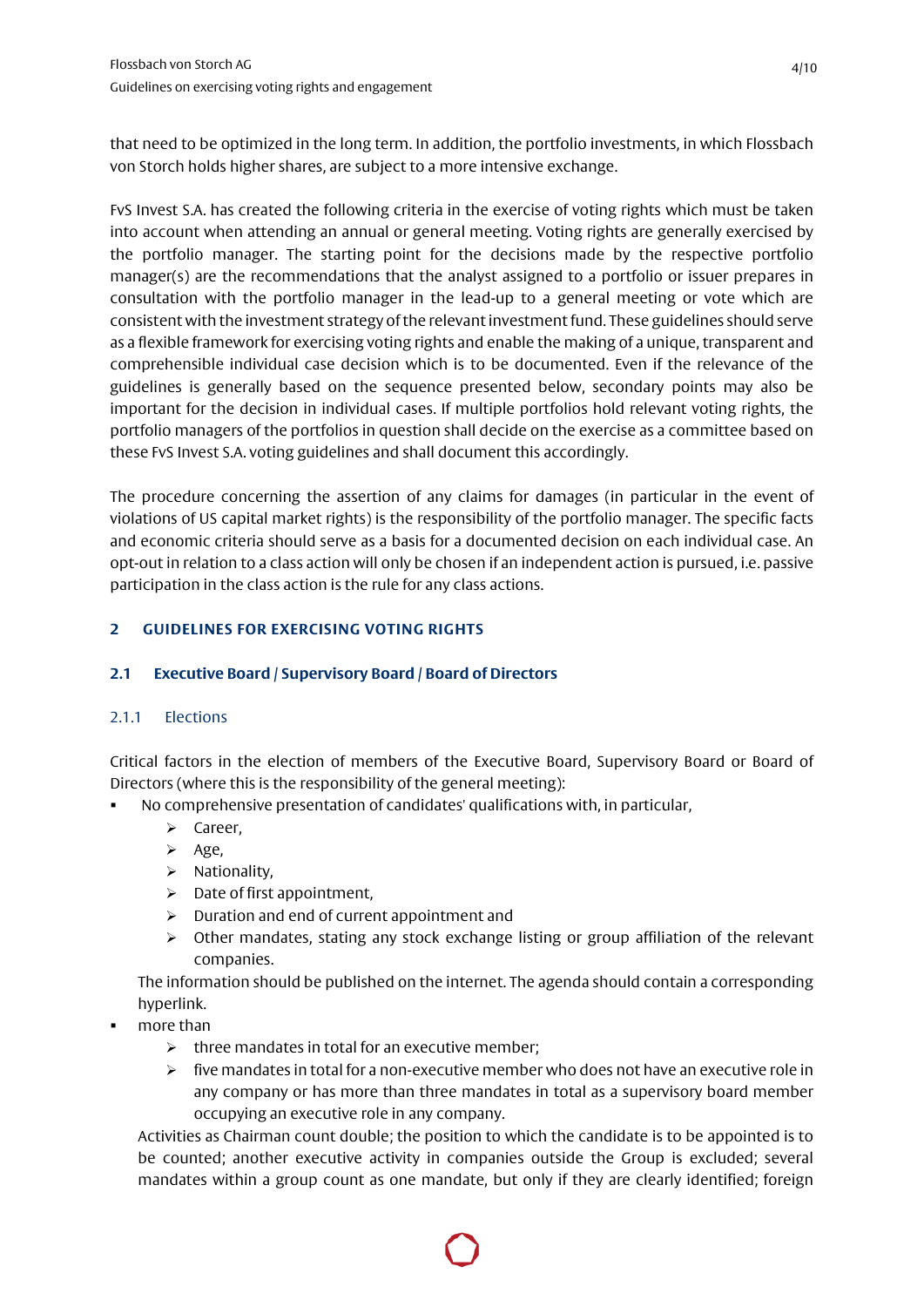mandates are to be taken into account; comparable activities are also considered as mandates, e.g. Board of Directors or non-voluntary advisory board; mandates that are not specified further are automatically counted as full mandates; another main occupational activity is counted.

- In the case of companies with a monistic organisational structure: Personal union between the Chief Executive and the Chairperson.
- Less than half of the shareholder representatives on the Supervisory Board are independent; for example, a member is not to be considered independent in the following cases:
	- $\triangleright$  they have already been working in this role for more than ten years,
	- $\triangleright$  they are a representative of a shareholder holding more than ten per cent of the voting rights,
	- $\triangleright$  they were a member of the Executive Board of the company,
	- $\triangleright$  they have an additional business relationship with the Executive Board, the Supervisory Board or the company.
- Automatic change of executive members, in particular the CEO and CFO, the chairmanship of the Supervisory Board (*Chairperson of the Board*). A long-term, successful Executive Board member can become a member of the Supervisory Board as long as the member complies with the recommendations of the German Corporate Governance Code, or the recommendations of an equivalent foreign corporate governance code.
- Insufficiently qualified staffing of the committees as a rule mostly with independent members, in particular the Chairperson.
- No independent member of the Supervisory Board has expertise in the areas of accounting or auditing.
- Special rights or delegation rights for certain shareholders
- In the event of re-election:
	- $\triangleright$  Lack of control of salaries, especially in the case of rising salaries of executive members accompanied by worse company results
	- $\triangleright$  No disclosure of participation in meetings of the Supervisory Board or committees or participation in less than 75 per cent of the meetings without sufficient justification.

## 2.1.2 Discharge

Critical factors for the discharge of members of the Executive Board, Supervisory Board or Board of Directors:

- Conflicts of interest and lack of independence
- Deficient risk control and audit procedures
- Non-compliance with statutory provisions, corporate or intra-group guidelines (Compliance)
- Incorrect declaration of compliance
- Pending proceedings (e.g. challenging of the balance sheet, insider trading, corruption or antitrust violations)
- Significant and sustained violations of generally accepted Socially Responsible Investment (SRI) or Environmental Social Governance (ESG) guidelines, including the lack of appointment of an Executive Member to be responsible for ESG issues
- No regular voting (at least every five years) on the remuneration system for the Executive Board or the lack of a vote in the event of changes
- Demonstrable impairment of the interests of minority shareholders
- more than
	- $\triangleright$  three mandates in total for an executive member;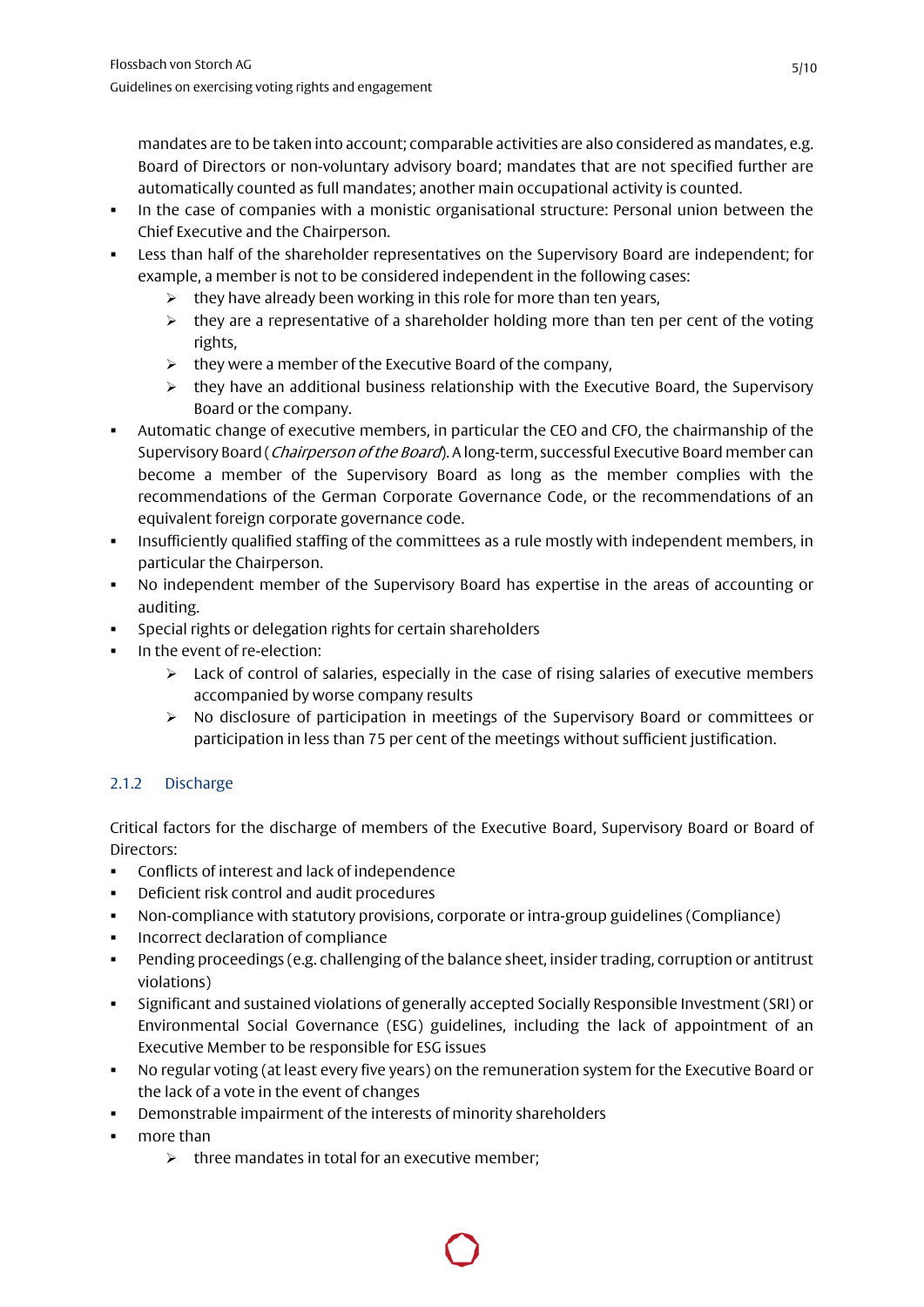$\triangleright$  five mandates in total for a non-executive member who does not have an executive role in any company or has more than three mandates in total as a supervisory board member occupying an executive role in any company.

Activities as Chairperson count double; the position to which the candidate is to be appointed is to be counted; another executive activity in companies outside the Group is excluded; several mandates within a group count as one mandate, but only if they are clearly identified; foreign mandates are to be taken into account; comparable activities are also considered as mandates, e.g. Board of Directors or non-voluntary advisory board; mandates that are not further specified are automatically counted as full mandates; another main occupational activity is counted.

- In the case of companies with a monistic organisational structure: Personal union between the Chief Executive and the Chairperson.
- No deductible is agreed for financial loss liability insurance of the members of the Supervisory Board.
- There is no regular age limit for members of the Executive Board, Supervisory Board or Board of Directors.
- No remedy or statement of opinion in the case of discharge with less than 75 per cent of the voting rights represented in the annual general meeting in the previous year.
- For an executive member:
	- $\triangleright$  Persistently poor results relative to the industry;
	- $\triangleright$  Failure to comply with essential transparency standards (e.g. non-publication of the CVs of executive members)
- For a non-executive member:
	- $\triangleright$  Lack of exercise of supervisory duty towards executive members;
	- $\triangleright$  Non-compliance with essential transparency standards (e.g. permanent and current nonpublication of CVs of non-executive members on the website with the criteria for presentation of qualification in elections, articles of association, named appointments to the committees);
	- $\triangleright$  No comprehensive individualised reporting on the presence of members of the Supervisory Board in Supervisory Board and committee meetings

## 2.1.3 Remuneration

Critical factors for remuneration (and therefore both for voting on the remuneration system and the election and/or discharge) of members of the Executive Board, Supervisory Board or Board of Directors:

- No limits for the total remuneration including variable remuneration components
- Existence of variable remuneration components with a lack of focus on the long-term success of the company and a link to published long-term success factors
- Subsequent adjustment of performance parameters that make it easier to achieve the specified objectives
- The performance parameters for determining variable remuneration are exclusively tied to the share price
- Share option plans, the redemption of which does not extend beyond the contractual term
- The variable remuneration part for virtual share options (phantom shares) is linked to the dividend **Lack of transparency, e.g.:** 
	- $\triangleright$  The remuneration of the Management Board and/or the Supervisory Board is not reported individually
	- $\triangleright$  Insufficient disclosure of the objective performance parameters of the remuneration
	- $\triangleright$  Lack of disclosure of share option programmes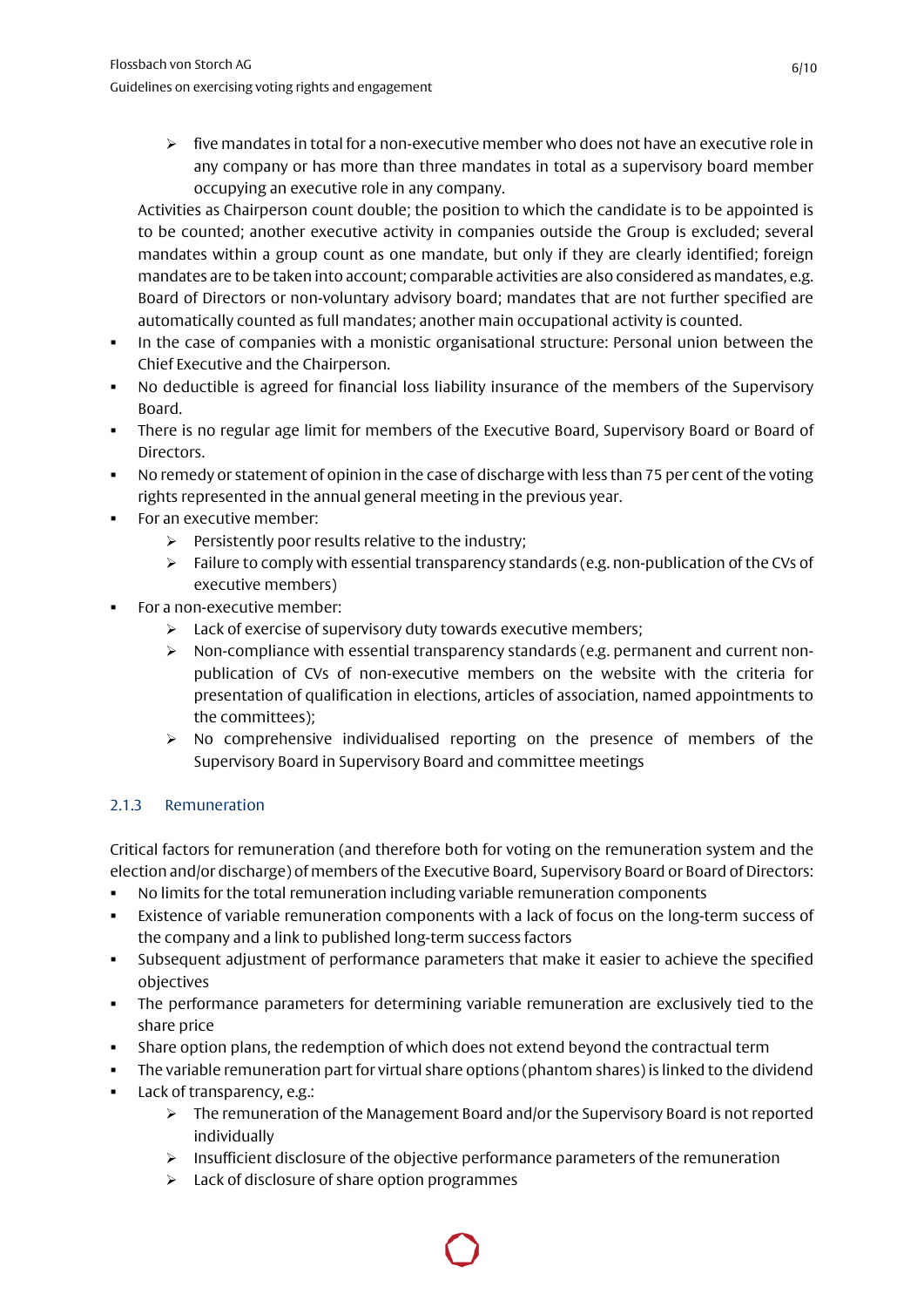- $\triangleright$  Exercise of discretion granted to a body is not comprehensible to third parties
- No remedy or statement of opinion in the case of consent to the remuneration system for the Executive Board with less than 75 per cent of the voting rights represented in the annual general meeting in the previous year
- For executive members:
	- $\triangleright$  Rising or inadequately reduced salaries accompanying worse company results
	- $\triangleright$  Non-performance-related or disproportionate remuneration or severance payments of any kind; missing bonus/malus system for remuneration
	- $\triangleright$  No disclosure in the form of the sample tables attached as an appendix to the German Corporate Governance Code or sample tables attached to an equivalent foreign corporate governance code
- For non-executive members:
	- $\triangleright$  The variable component of the remuneration is linked to the dividend.
	- $\triangleright$  The remuneration is not appropriate relative to comparable companies and is not predominantly fixed.

## **2.2 Capital measures and redemption of shares**

#### 2.2.1 Capital increases

Critical factors for resolutions relating to all capital increases (including approved and contingent capital increases):

- First issue of preference shares.
- Subscription rights not tradable on a stock exchange.
- Lack of justification and information about the company's long-term strategy with regard to capital measures.
- Ordinary capital increases do not serve to clearly increase the company's prospects for income in the long-term.
- The amount of the total reserve capital still available and its percentage share of capital are not specified in the documents for the annual general meeting.

Critical factors for inventory decisions (approved and contingent capital increases):

- The capital increase requested exceeds 40% of the share capital.
- The capital increase requested exceeds 20% of the share capital and in addition, the subscription rights are excluded. All subscription rights exclusions – with the exception of where this is done to avoid fractional shares – take effect. Subscription rights exclusions are generally to be considered cumulatively; inventory resolutions already provided for in the articles of association must be included.

## 2.2.2 Redemption of shares

Critical factors in the redemption of shares:

- The requesting company is experiencing financial difficulties.
- Applications for the redemption of shares without reason and information on the company's longterm strategy with regard to capital measures.
- The redemption of shares is not equally regulated for all investors. There are advantages for individual shareholders.
- The price at which the shares are to be redeemed exceeds the relevant market price by 10 per cent.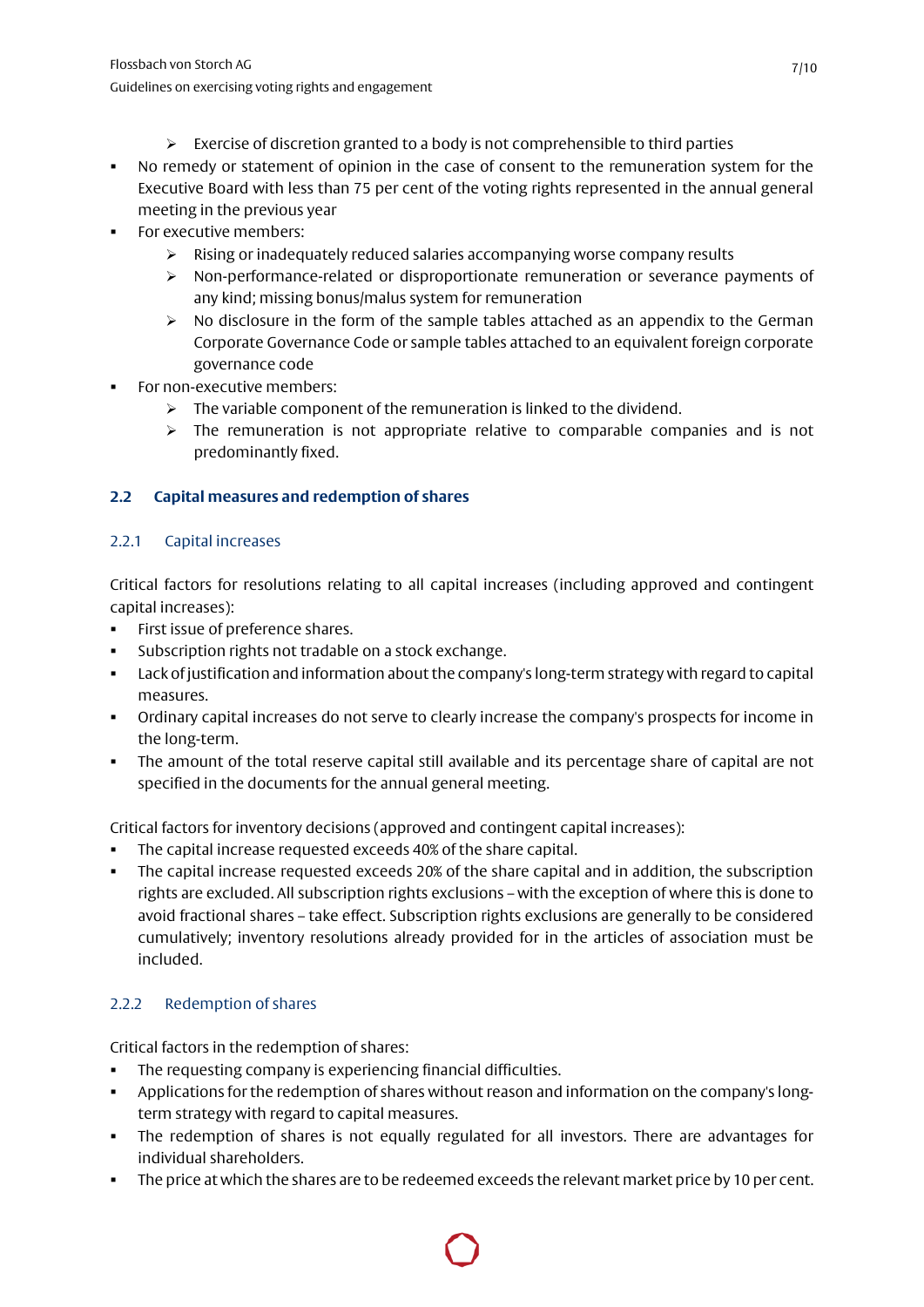- A redemption volume of more than 10 per cent (inventory resolution) or a period of approval of more than five years.
- Authorisation to re-issue preference shares that have been redeemed.

## 2.2.3 Appropriation of profits

Critical factors in the appropriation of profits can be regarded as:

- The dividend not being appropriate by comparison with the industry and not being consistent with the financial result of the company.
- The dividend is paid out of the capital (except in specifically justified exceptional cases)

Distributions that could be used to represent future growth in the event that they are retained.

## **2.3 Auditor**

Critical factors in the appointment of the auditor:

#### 2.3.1 Auditing of financial statements

- Doubts as to the correctness of the audit
- Pending proceedings against the audit firm or the auditor responsible

## 2.3.2 Independence

- The independence of the audit firm and/or the auditor responsible for the preparation and presentation of the annual financial statements is not guaranteed in the long-term. Consulting activities are not sufficiently disclosed (if applicable also due to a negative declaration) to determine independence.
- The auditor is not specifically named in the annual report. Indirect mention in the audit certificate is not sufficient.
- The auditor has been unchanged for at least five years or the audit firm has been unchanged for at least ten years. Information on the duration of the appointment should be disclosed in the annual report or be permanently available on the website.

#### 2.3.3 Remuneration

- The fee is not reported and/or is not appropriate.
- The fee for the audit of the annual financial statements is not disclosed separately from other fees, in particular consulting fees ("non-audit fees").
- The fees for consultancy exceed the audit fees either repeatedly or disproportionately without appropriate reasons.

#### **2.4 Mergers and acquisitions**

Critical factors:

 The purchase price offered does not correspond to the sustainable value of the company and there is no sophisticated corporate governance structure.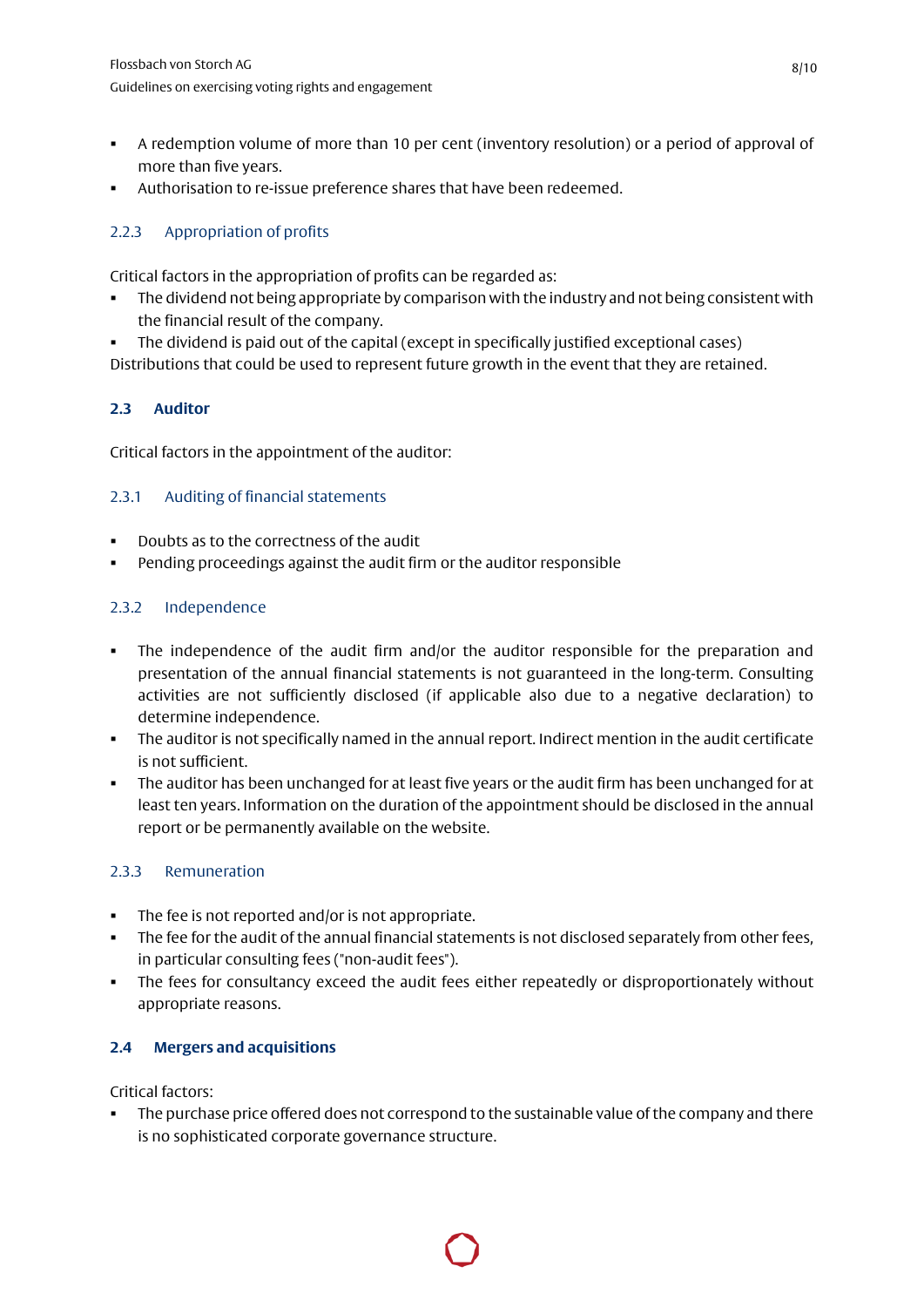- The approval of the shareholders shall be obtained through a general meeting in the case of transactions exceeding 30% of the respective stock market value of the acquiring company. The surcharge should relate to a three-month average price.
- Measures to impede acquisitions (poison pills).

## **2.5 Interests of shareholders**

Critical factors:

- Lack of compliance with the "one share one vote" principle.
- Multiple voting rights, voting caps and special rights (e.g. delegation rights, loyalty dividends or loyalty shares for long-term shareholders).
- Amendments to the articles of association that worsen the rights of shareholders.

## **2.6 Environmental and social impact**

Flossbach von Storch believes that a company can only be successful in the long term and operate sustainably if it serves its customers well, motivates its employees, deals fairly with its business partners, invests sufficiently, pays taxes and does not cause damage to the environment. Therefore, we not only concern ourselves with company business models and balance sheets, but also with the people behind those companies. The following points, among others, can therefore be identified as exemplary standards with a view to the ongoing analysis of target investments:

- Is the company's management giving proper and adequate consideration to the general environmental, social and economic conditions?
- Are the managers employed by the target company acting as responsible and sustainable owners?

When assessing these points, external ESG data suppliers are used as an additional secondary source for evaluating target companies.

#### **2.7 Corporate governance code and best practice**

The following benchmarks apply:

- The benchmarks for analysing the critical points in the general meeting submissions are generally country-specific codes; in the case of issuers listed on a German stock exchange, these are the requirements of the German Corporate Governance Code (available online at: http://www.dcgk.de/de/kodex.html)In addition, key elements of recognised principles relating to corporate governance (e.g. the UN, OECD, ICGN) and ESG issues surrounding sustainability and integration of environmental and social issues are to be taken into account when examining critical points.
- Reasons must be given for any proposed amendments to the articles of association.
- The review of compliance with other corporate governance issues not expressly mentioned in the above sections is based on the relevant legal requirements and market-standard procedures.

#### **2.8 Risk considerations**

The following benchmarks apply:

 The fundamental risk assessment of a target company should also include issues surrounding sustainability.